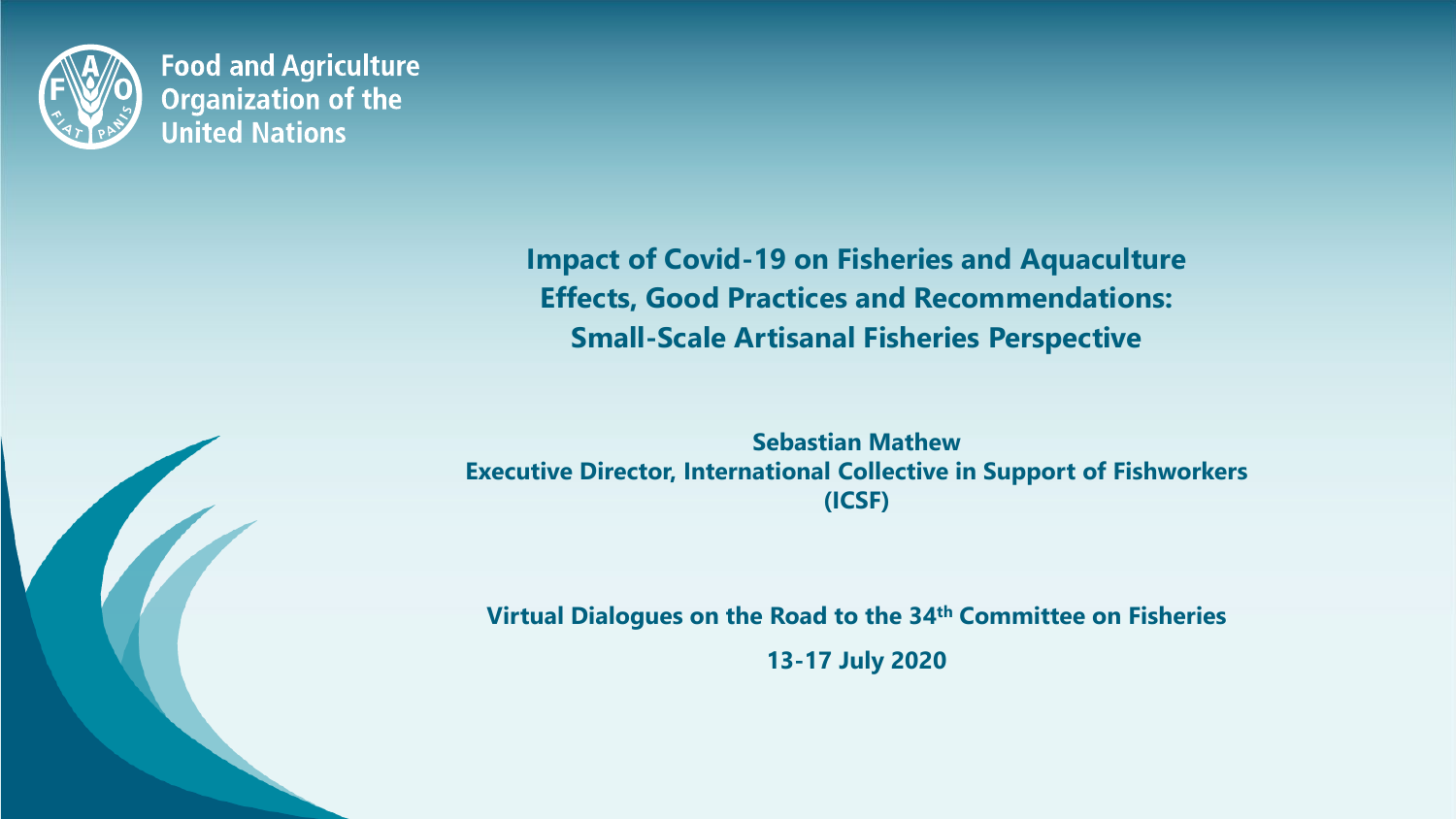#### Fisheries and Covid-19

- Fish are declared as essential food, and fishing and fish processing are declared as essential services soon after 11 March 2020
- are declared as essential services soon after 11 ividicit 2020<br>• Work on the marine fishing vessel is considered at low risk of exposure
- Subsistence fishing, gleaning activities and subsistence fish consumption seem less affected in remote areas
- Fear of contagion and poor access to health care facilities of smallscale, artisanal fishing communities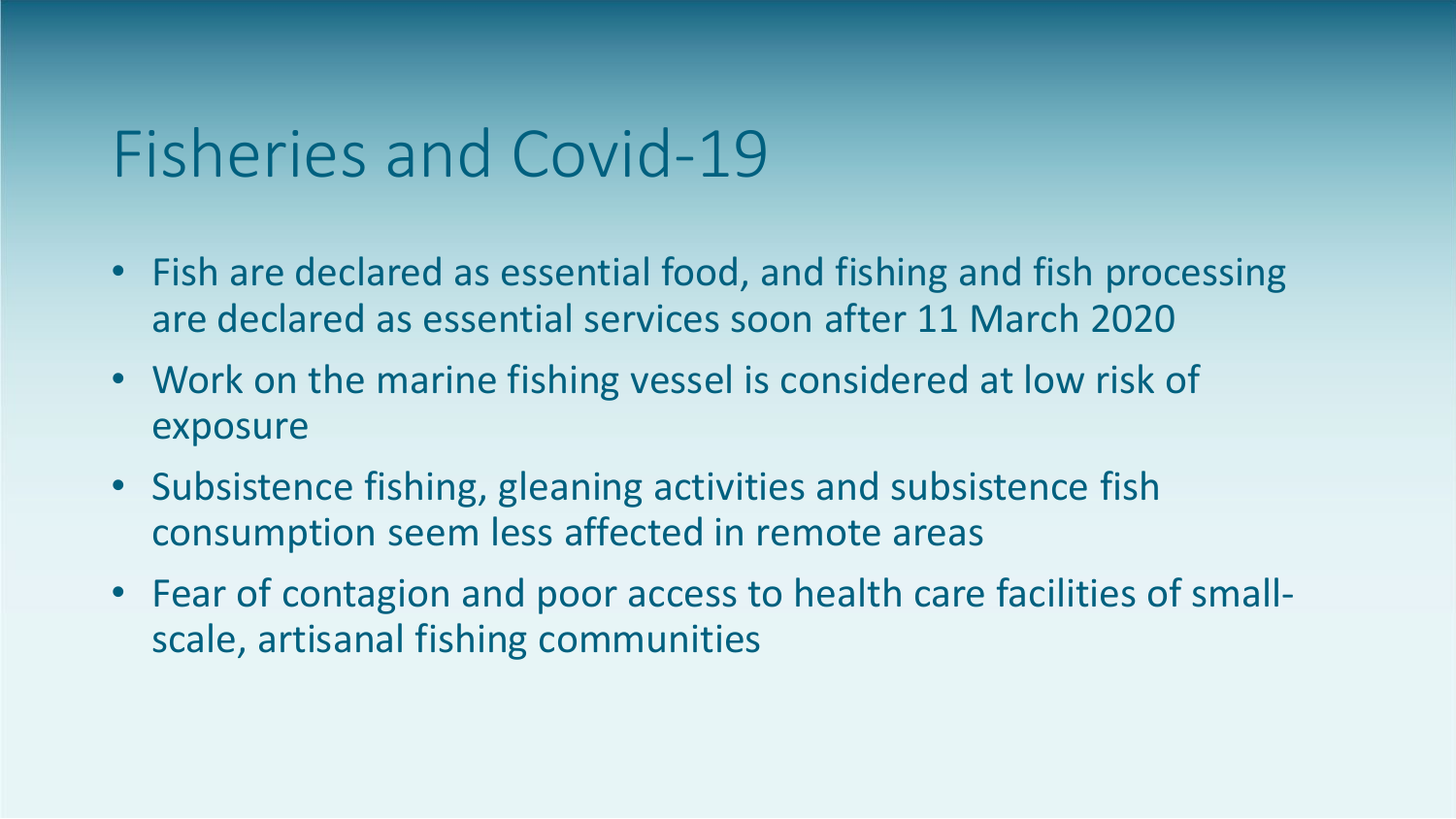Diminished livelihood opportunities: Small-scale artisanal fishers and fishworkers 1

- Supply-side disruptions
	- Supply-side disruptions<br>• Covid-19 and its prevention and control measures
	- Fishing operations, input supply affected
	- Labour supply reduced
	- Fisheries management problems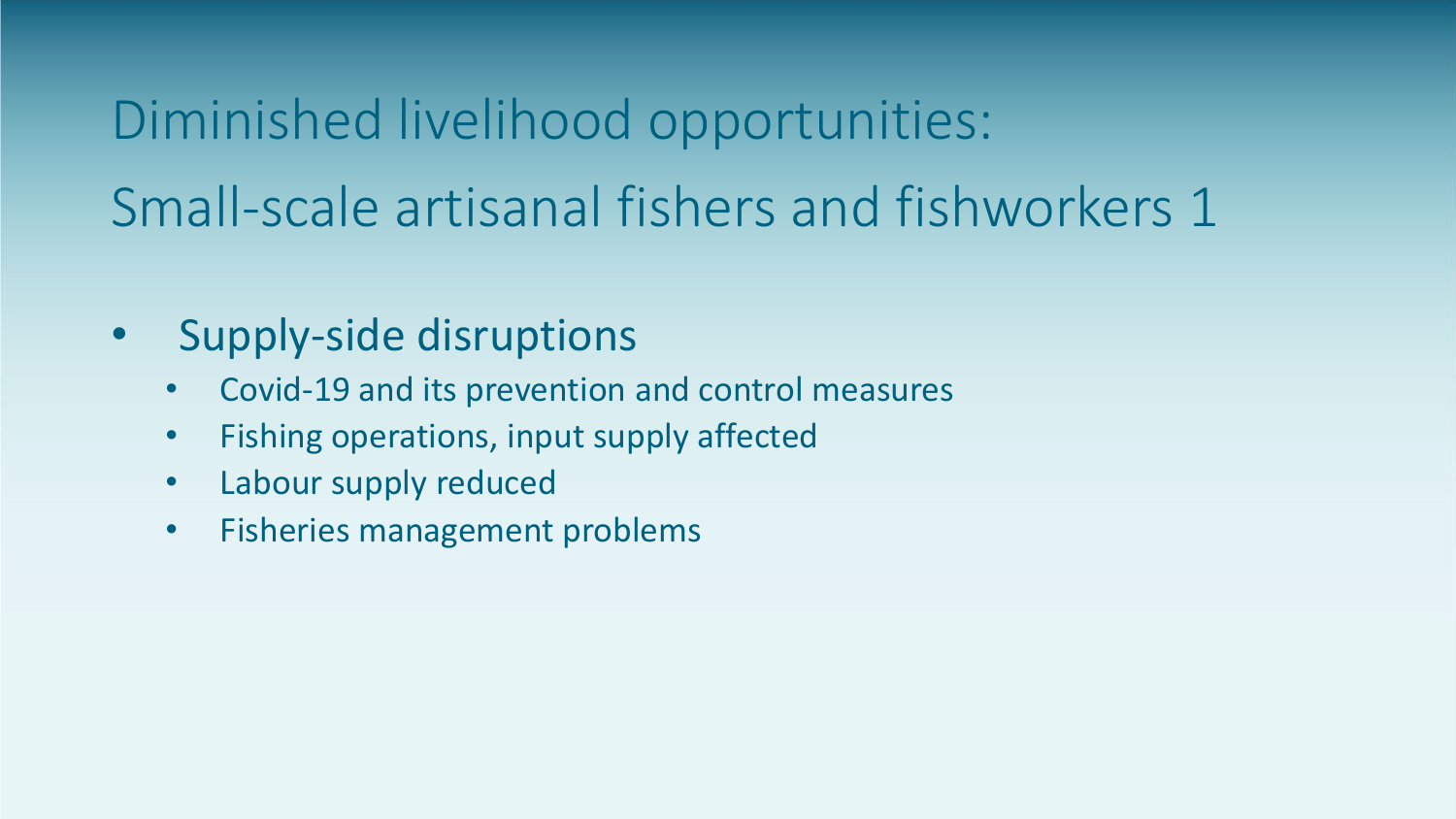#### Diminished livelihood opportunities: Small-scale artisanal fishers and fishworkers 2

- Demand-side disruptions
	- ont<br>J tr • Covid-19 and its prevention and control measures
	- Global, regional, national and local trade slump (high-value fish and fish products)
	- Lack of capacity for long-term storage of fish
	- Higher price of smaller pelagics at landing centres to the disadvantage of women fishmongers (low-value fish and fish products)
	- Higher cost of transportation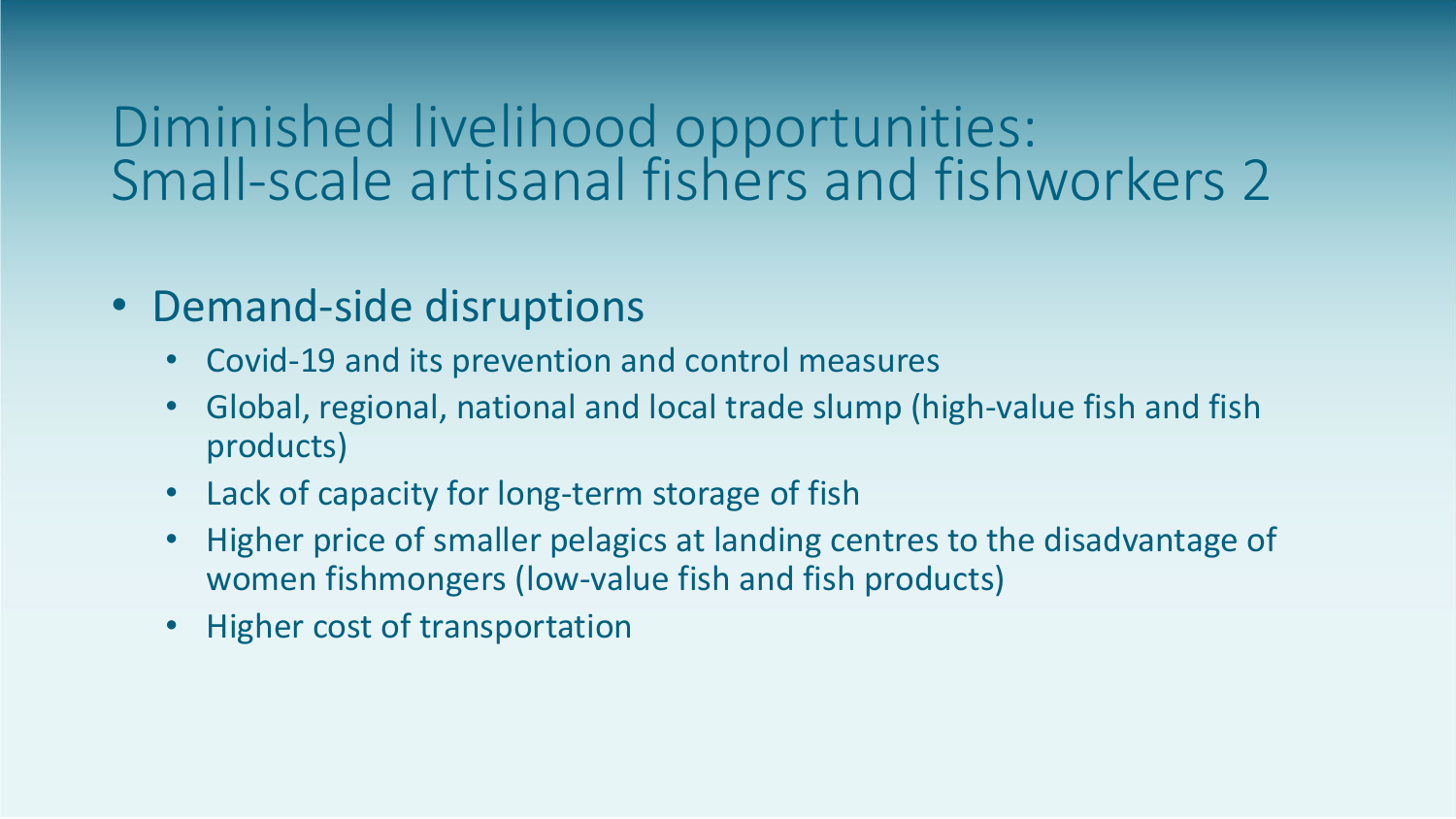#### Impacts

- Supply of high-value fish negatively impacted
- Supply of low-value fish less affected, but demand remains volatile
- Decline in the number of small-scale artisanal fishing vessels in operation<br>• Work force reduced to meet operating costs
- Work force reduced to meet operating costs
- Some fishers forced to sell high-value fish at lower prices
- Burden of household duties under lockdown reducing women's participation in the work force
- Unemployment, reduced income and food insecurity threaten the livelihoods of fishers and fishworkers
- Some inland fishers threatened with starvation
- Forced dependence on social protection measures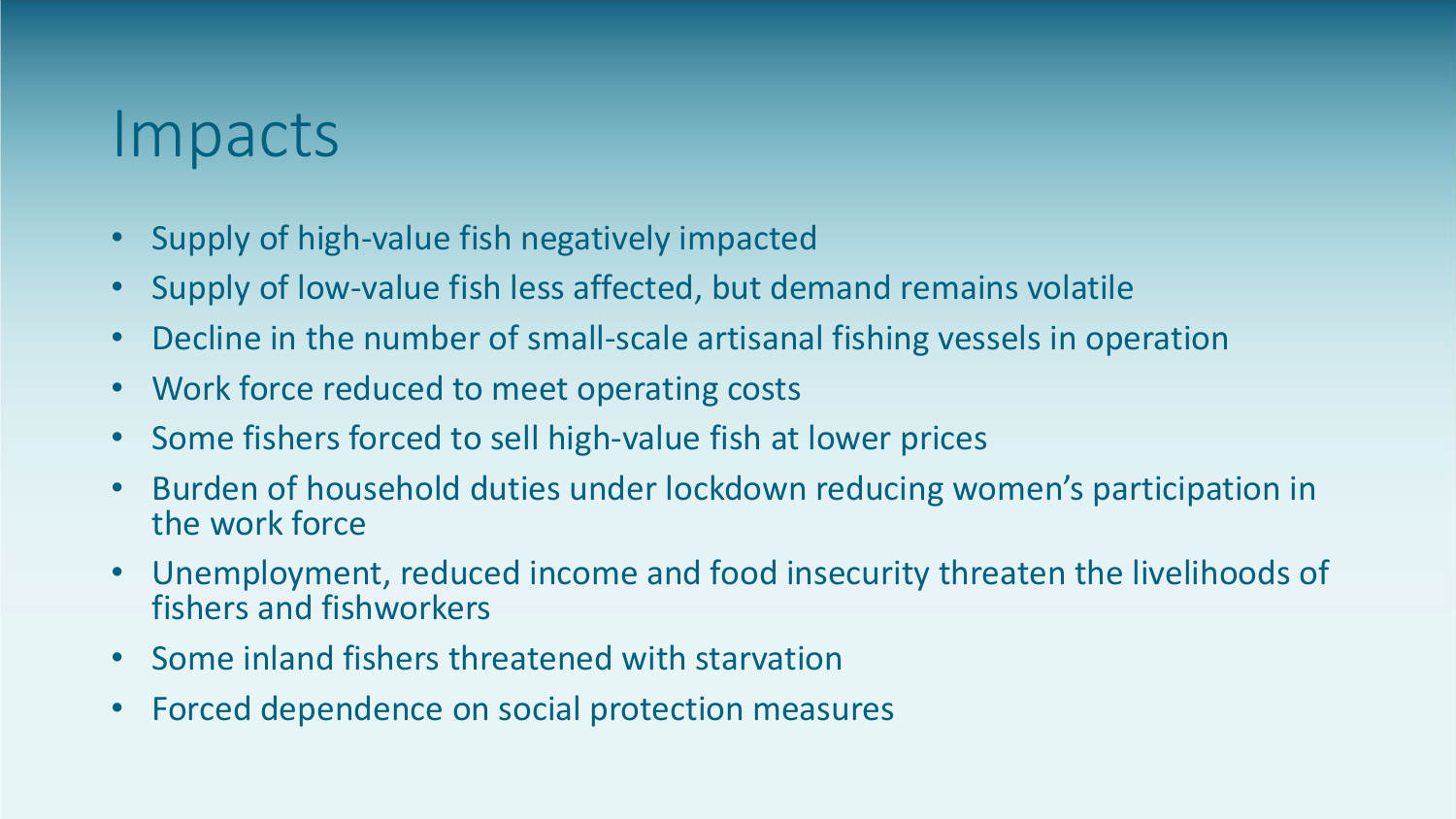## Good practices

- Declaring fish as essential food and fishers and fish processors as essential workers (many countries)
- Exemptions granted to artisanal fishers from curfew (Chile)
- s II<br>prt • Social protection and economic support programmes for fishers and fishworkers (UK, EU, Canada)
- Hardship funding for marine fishing vessels 12-m or below (Scotland)
- Permitting small-scale fishing fleet compatible with pandemic prevention measures to undertake commercial fishing operations; prior fixing of prices of catch and facilitating fish sales through cooperatives with preferential access to women fish vendors (Kerala, India)
- Support for temporary cessation of fishing activities and storage of fish of producer organizations (EU)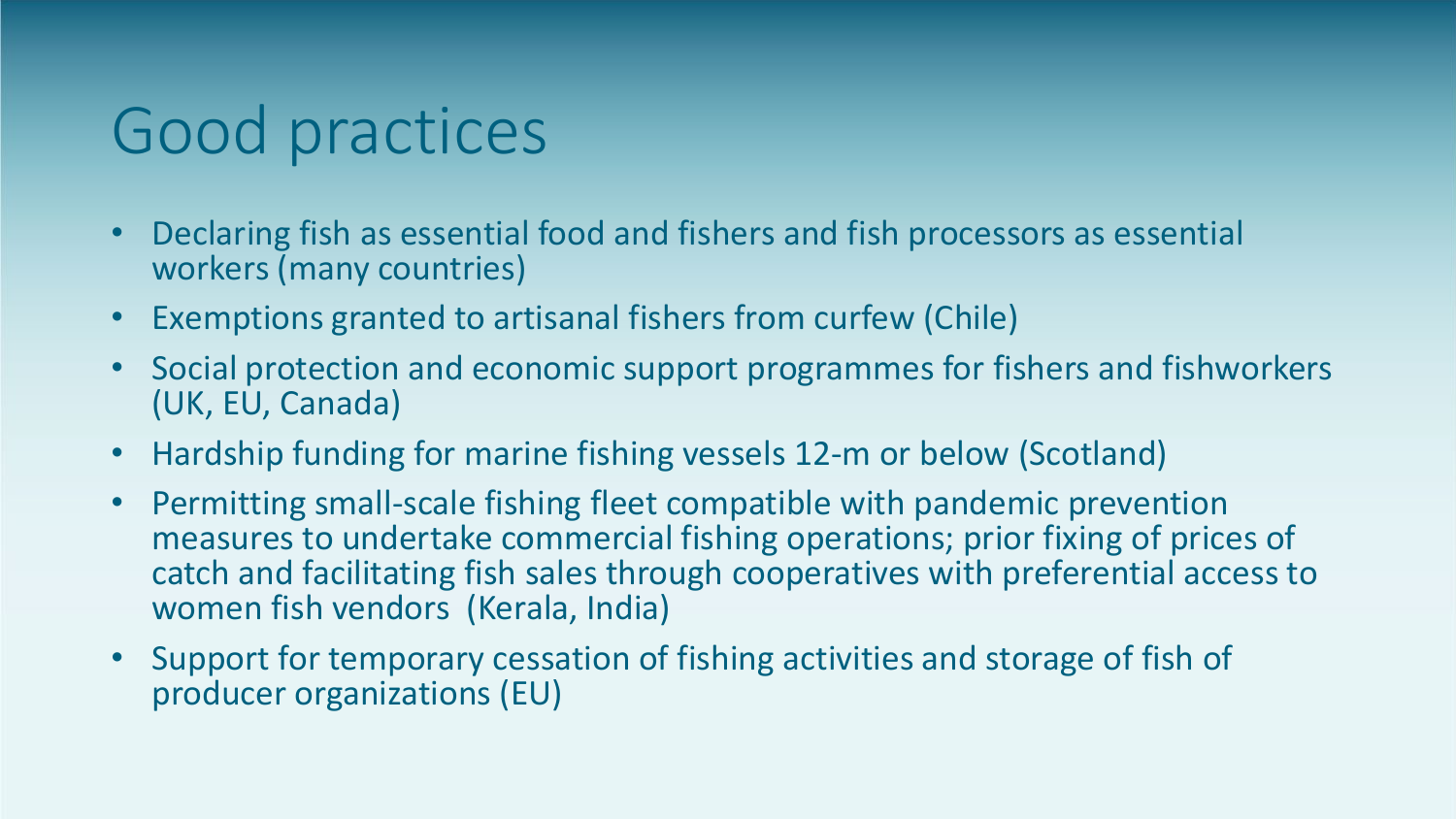# Good practices CSOs, Industry, etc.

- Collecting and disseminating epidemiological information and providing emotional support to fishing communities (Brazil)
- providing emotional support to fishing communities (Brazil)<br>• Providing emergency assistance to procure food and medicine, especially to migrant fishers and fishworkers (India)
- Control Guide to avoid spread of Covid-19 on artisanal fishing boats (Peru)
- Guidance for Covid-19 risk assessment on fishing vessels (NFFO, UK)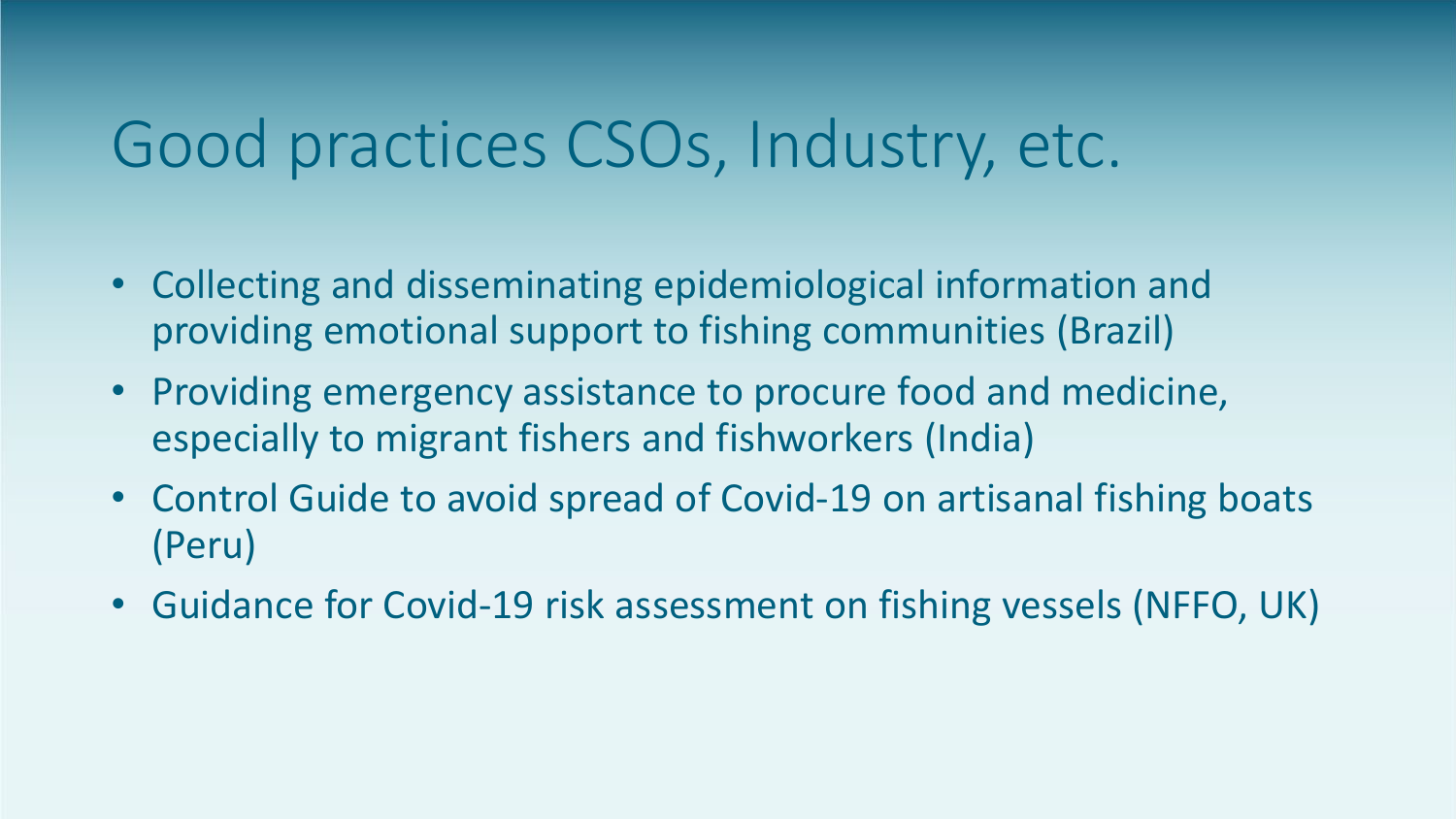#### Recommendations 1

- Strengthen social protection measures during the entire duration of the Covid-19 pandemic
- $\frac{m}{\sqrt{2}}$ • Ensure Covid-19 related social protection measures are inclusive of the self-employed, informal, and migrant fishers and fishworkers, consistent with the SSF Guidelines
- Improve access of fishers, fishworkers and their families to health infrastructure and health care
- Promote alternative employment opportunities
- FAO to recommend national governments to create a Covid-19 social protection fund, equivalent to 1% of the landed/farm-gate value of fish production
- FAO in collaboration with the World Bank/IFAD to create a special social protection fund to support small-scale artisanal fishers and fishworkers in low income, food deficit countries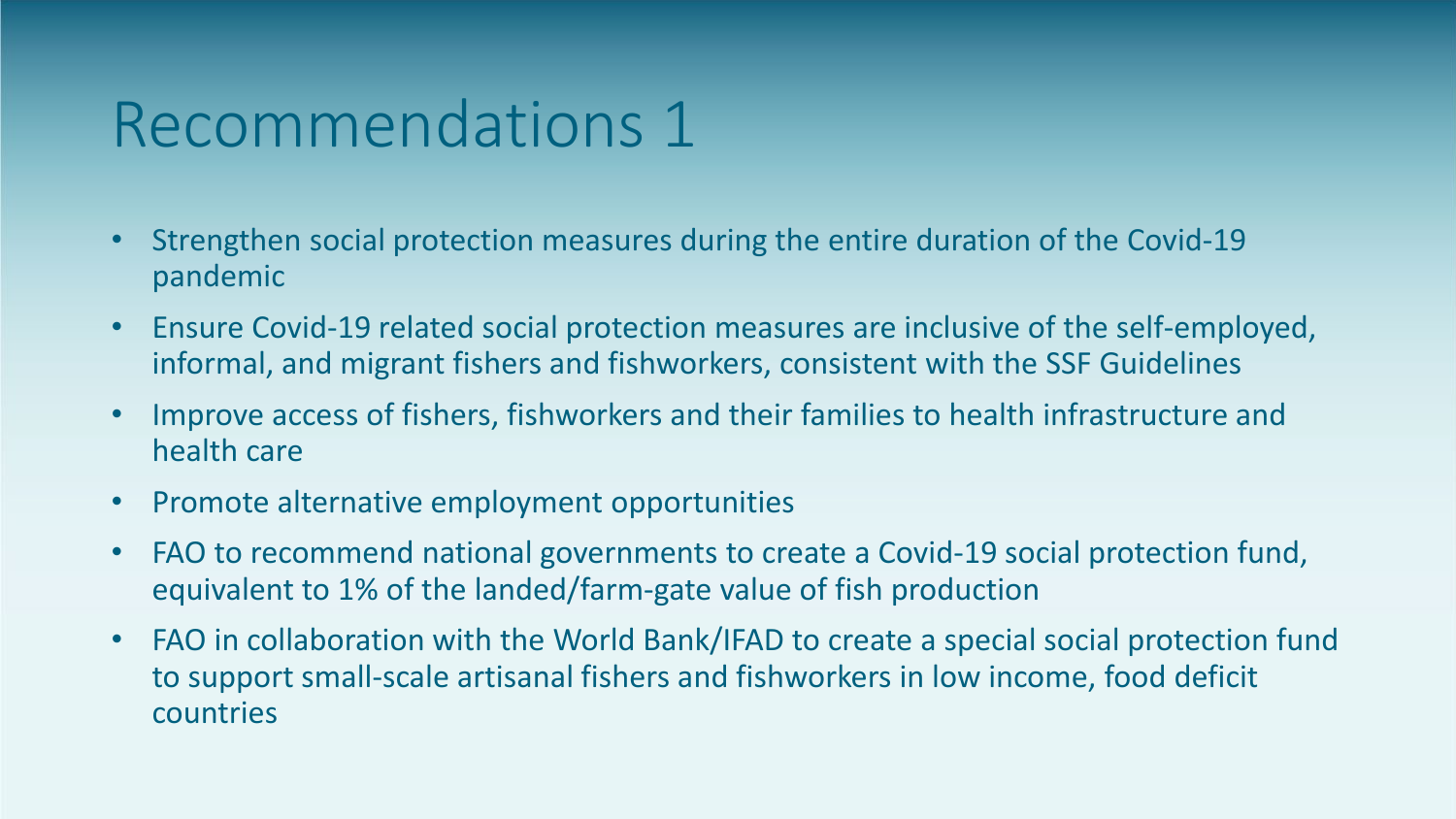### Recommendations 2

- Segregate different types of robust fishing craft/gear combinations towards local nutrition and food security, consistent with pandemic control protocols and standards
- Strengthen institutions of fishers and fishworkers (trade unions, coops,<br>associations, etc.) towards improving the effectiveness of economic and social • Strengthen institutions of fishers and fishworkers (trade unions, coops, protection measures during the pandemic
- Promote joint mechanisms of fisheries and health departments to adopt pandemic control measures maintaining a judicious balance between Covid-19 control measures and human rights
- FAO/OIE/WHO tripartite collaboration to jointly develop protocols and standards for emerging and reemerging zoonotic diseases and persistent pandemics in the context of fisheries and agriculture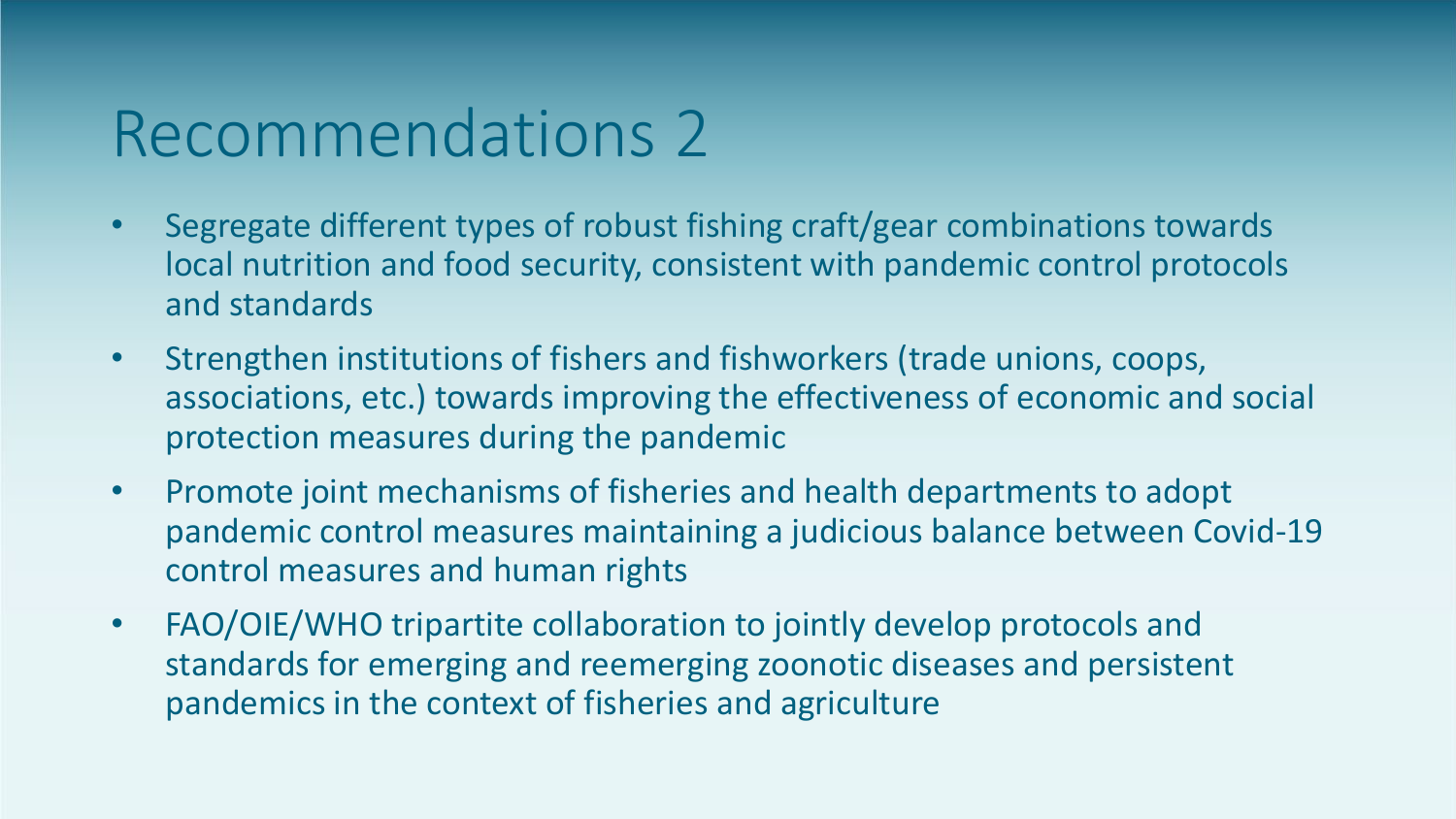# Acknowledgements

- Kafayat Fakoya and Shehu Akintola (Nigeria)
- Gustavo Silveira and Beatriz Mesquita (Brazil)
- Ahmad Marthin Hadiwinata (Indonesia)
- Julian Teelar (India)
- Brian O'Riordan (Belgium)
- Alain Le Sann (France)
- Cornelie Quist (Netherlands)
- Juan Carlos Sueiro (Peru)
- Vivienne Solis (Costa Rica)

**For more information, visit:** <https://covid.icsf.net/>